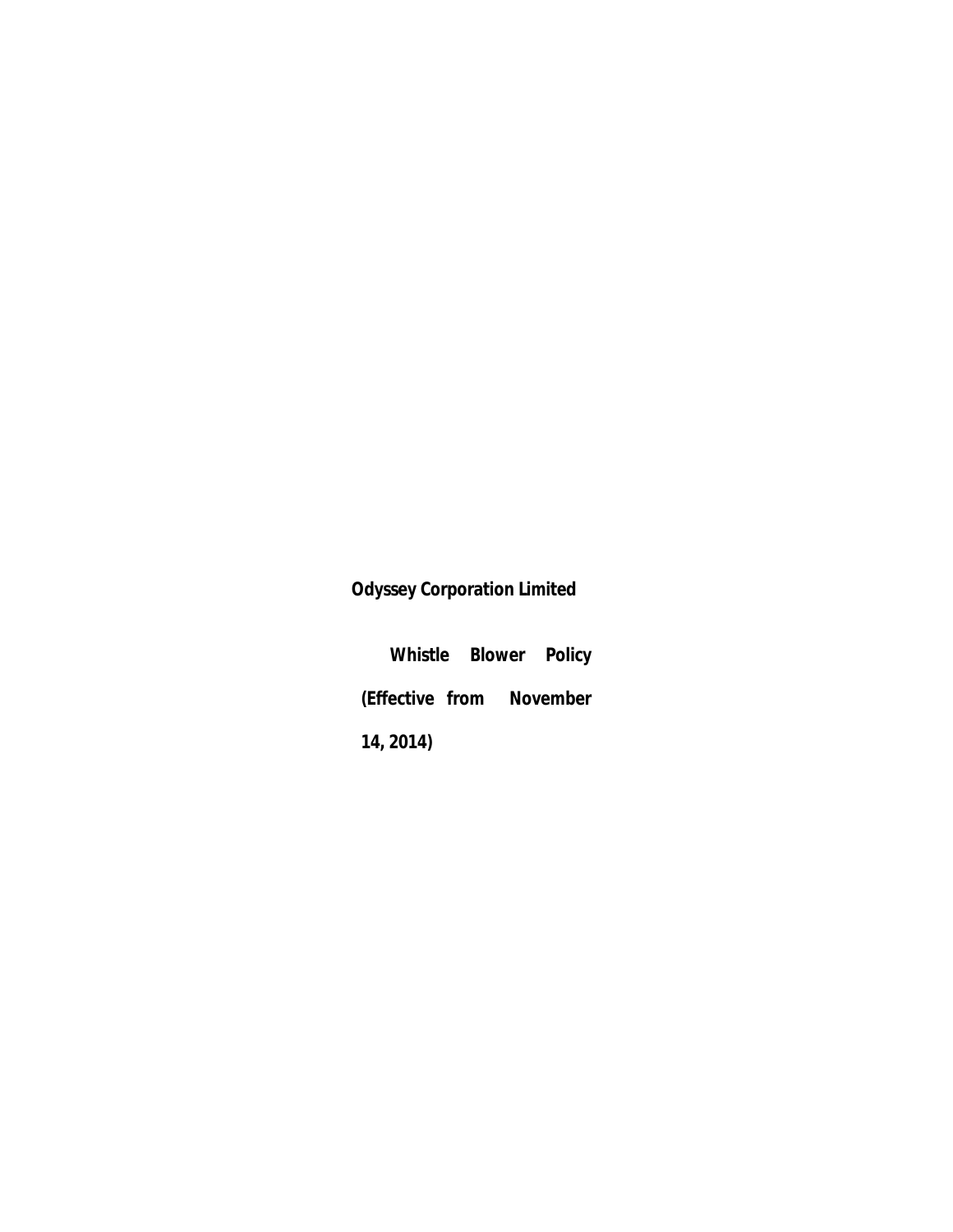## **Whistleblower Policy**

#### **Objective**

The Company is committed to adhere to the highest standards of ethical, moral and legal affairs of its constituents in a fair and transparent manner by adopting highest standards of professionalism, honesty, Integrity and ethical behavior. The Company developing a culture where it is safe for all employees to raise concerns about any poor or unacceptable practice and any event of misconduct encourages disclosures by its stakeholders who have concerns about suspected misconduct to come forward and express these concerns without fear of punishment or unfair treatment.

This policy aims to provide mechanism for stakeholders to raise concerns about violation of law, unethical practices or gross misconduct by the employees of the Company that can lead to financial loss or reputational risk to the organization.

2 The policy does not aim to releases employees from their duty of confidentiality in the course of their work neither address issues related to complains regarding service conditions, nor is it a route for taking up a grievance about a personal situation

#### **Scope**

The Policy is applicable to various stakeholders of Odyssey Corporation Ltd and Employees so that They can be confident about raising a concern. Every employee is expected to discharge the functions honestly and diligently and in the best interest of the institution.

. Various stakeholders under the policy may fall into any of the following categories:

- **Directors of the Company**
- **Employees of the Company**
- **sqrt825 Contractors, vendors, suppliers or agencies (or any of their employees)**
- **E** Shareholders of the Company
- **E** Any other person having an association with the Company

#### **Definitions**

1 "Disciplinary Action" means any action that can be taken on the completion of / during the investigation proceedings including but not limiting to a warning, imposition of fine, suspension from official duties or any such action as is deemed to be fit considering the gravity of the matter.

2 "Employee" means every employee of the Company.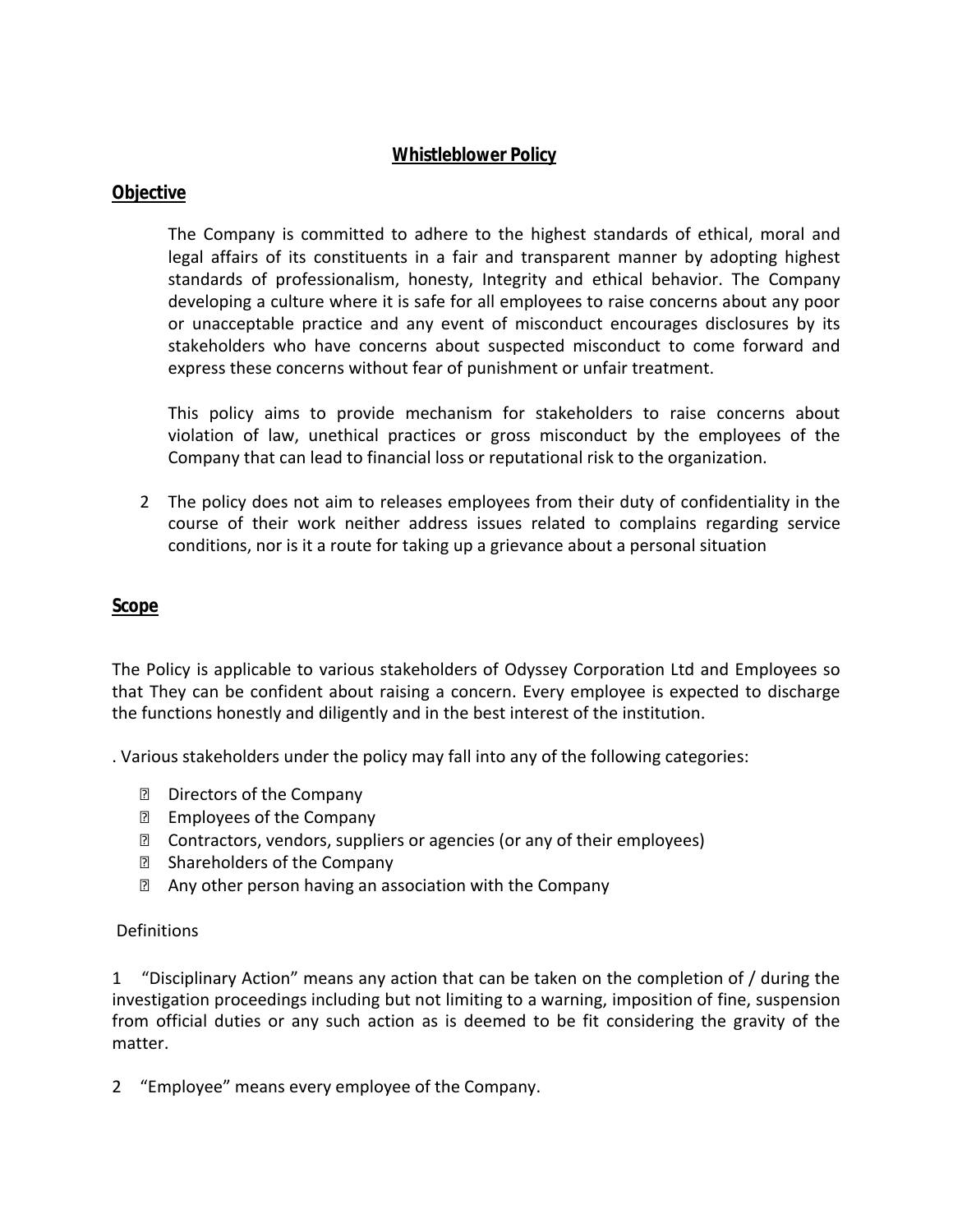3 "Protected Disclosure" means a concern raised through a written communication made in good faith that discloses or demonstrates information that may evidence unethical or improper activity.

4 "Subject" means a person against or in relation to whom a Protected Disclosure is made or evidence gathered during the course of an investigation.

5 "Whistle Blower" is someone who makes a Protected Disclosure under this Policy.

6 "Whistle Officer" or "Committee" means an officer or Committee of persons who is nominated /appointed to conduct detailed investigation.

7 "Ombudsperson" will be a Non-Executive Director for the purpose of receiving all complaints under this Policy and ensuring appropriate action. In the first instance, the Board shall appoint this Ombudsperson. The Managing Director shall have the authority to change the Ombudsperson in case of need.

#### **Guidelines**

**1. Manner of Disclosure to be made?**

A Disclosure should be made in writing through physical letter or email .

#### **2. Whom to Report?**

All suspect violation may be reported to

- a) Immediate Supervisor or
- b) Compliance officer i.e. compliance.ocl@gmail.com
- c) 'OMBUDSPERSON' as per the given details

Email Address: ocl.ombudsperson@gmail.com

Name of the Ombudsperson: Mr. Sameer Relia (Chairperson Audit Committee)

Mailing Address: To, Chairperson Audit Committee

Odyssey Corporation Limited, 3-Hemu Castle,Near Gokli School Dadabhai Road Vile Parle West , Mumbai –400056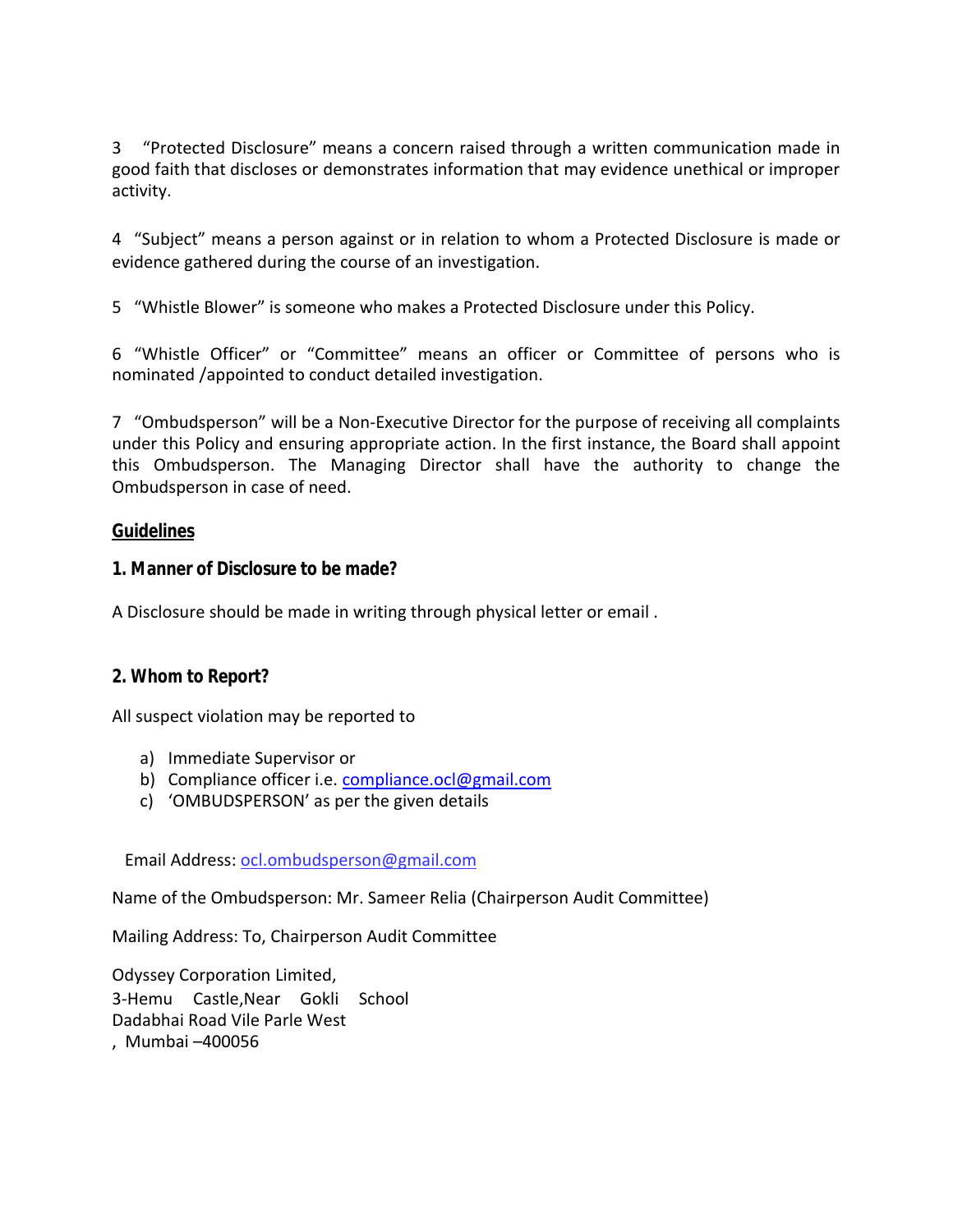# **2. Format for submitting the Disclosure**

While there is no specific format for submitting a Disclosure, the following details MUST be mentioned:

- a) Name, address and contact details of the Whistleblower (add Employee ID if the Whistleblower is an employee). Whistleblowers must put their names to allegations as follow-up questions and investigation may not be possible unless the source of the information is identified.
- b) Brief description of the Malpractice, giving the names of those alleged to have committed or about to commit a Malpractice.
- c) Whistleblower should provide specific details such as time and place of occurrence as it is also important.
- d) Whistleblower can request for anonymity & in that case the identity of the Whistleblower will be kept confidential to the extent possible.

## **3. Complaint Handling Process**

- a) The Ombudsperson shall acknowledge receipt of the Disclosure as soon as practical where the Whistleblower has provided his/her contact details.
- b) The Ombudsperson will proceed to determine whether the allegations (assuming them to be true only for the purpose of this determination) made in the Disclosure constitute a Malpractice. If the Ombudsperson determines that the allegations do not constitute a Malpractice, it will record this finding with reasons and communicate the same to the Whistleblower.
- c) If the Ombudsperson determines that the allegations constitute a Malpractice, it will initiate investigation along with Whistle blowing Investigation Committee (WIC). If the alleged Malpractice is required by law to be dealt with under any other mechanism, the Ombudsperson shall refer the Disclosure to the appropriate authority under such mandated mechanism and seek a report on the findings from such authority.
- d) The WIC shall conduct such investigations as soon as practically possible and in any case, not later than 90 days from the date of receipt of the Disclosure. The Ombudsperson may allow additional time based on the circumstances of the case.
- e) Whilst it may be difficult for the Ombudsperson to keep the Whistleblower regularly updated on the progress of the investigations, it will keep the Whistleblower informed of the result of the investigations and its recommendations subject to any obligations of confidentiality.
- f) The Ombudsperson at its discretion may decide not to disclose the name of the whistleblower to investigating committee members (WIC) in case of sensitive matters.
- **4. Protection /Safeguard's**

If one submits a disclosure under this Policy, he/she will not be at risk of suffering any form of reprisal or retaliation. Retaliation includes discrimination, reprisal, harassment or vengeance in any manner. Company's employee will not be at the risk of losing her/ his job or suffer loss in any other manner like transfer, demotion, refusal of promotion, or the like including any direct or indirect use of authority to obstruct the Whistleblower's right to continue to perform his/her duties/functions including making further Disclosure, as a result of reporting under this Policy.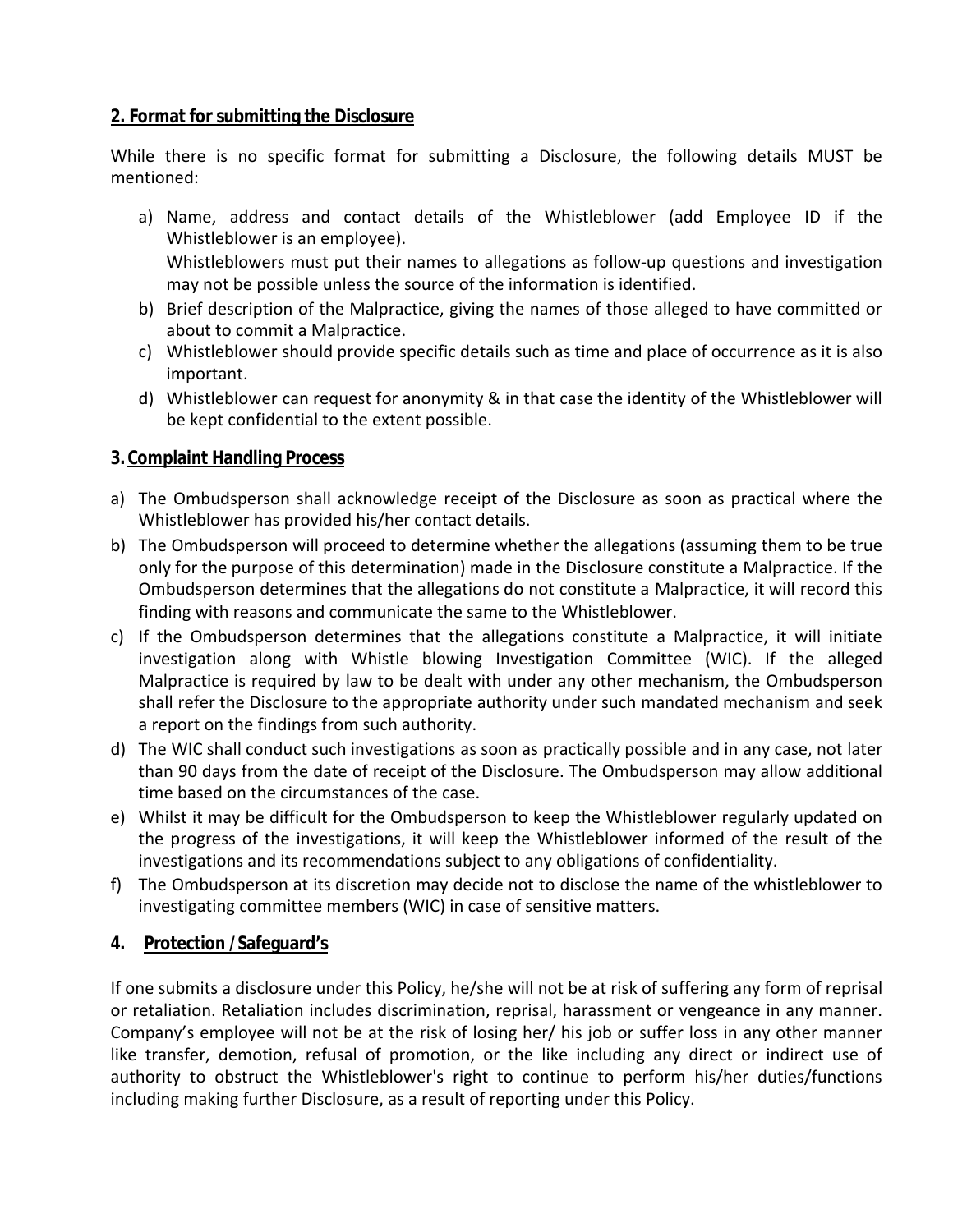The Whistle Blower, the Subject, the Whistle Officer and everyone involved in the process shall:

- a. maintain complete confidentiality/ secrecy of the matter
- b. not discuss the matter in any informal/social gatherings/ meetings

c. discuss only to the extent or with the persons required for the purpose of completing the process and investigations

d. not keep the papers unattended anywhere at any time

e. keep the electronic mails/files under password if anyone is found not complying with the above, he/ she shall be held liable for such disciplinary action as is considered fit.

The protection is available provided that:

- a) The communication/ disclosure is made in good faith
- b) He/She reasonably believes that information, and any allegations contained in it, are substantially true; and
- c) He/She is not acting for personal gain

Any other Employee/business associate assisting in the said investigation shall also be protected to the same extent as the Whistleblower. However, a disciplinary action against the Whistle Blower which occurs on account of poor job performance or misconduct by the Whistle Blower and which is independent of any disclosure made by the Whistleblower, shall not be protected under this policy.

#### **PROCEDURE**

#### **Investigation**

- **E** All the disclosures will be investigated by ombudsperson along with WIC
- In case investigation process leads to another investigation which has not been reported by the whistleblower, the ombudsperson may expand the scope and timeline to take final decision. Ombudsperson based on his/her discretion may take decision based on interim report in cases leading to more investigation and take the final decision after final report is submitted.
- **If allegations are against a team member of any of the WIC member(s) or in case of conflict of** interest in a given case, the member(s) should recuse themselves and the others on the committee would deal with the matter on hand.

#### **Reporting**

The Company Secretary shall quarterly report with number of complaints received under the Policy and the outcome shall be placed before the Audit Committee and the Board.

The Audit Committee or the nominated director, as the case may be,may at any time takeover the treatment of and reply the complaints.